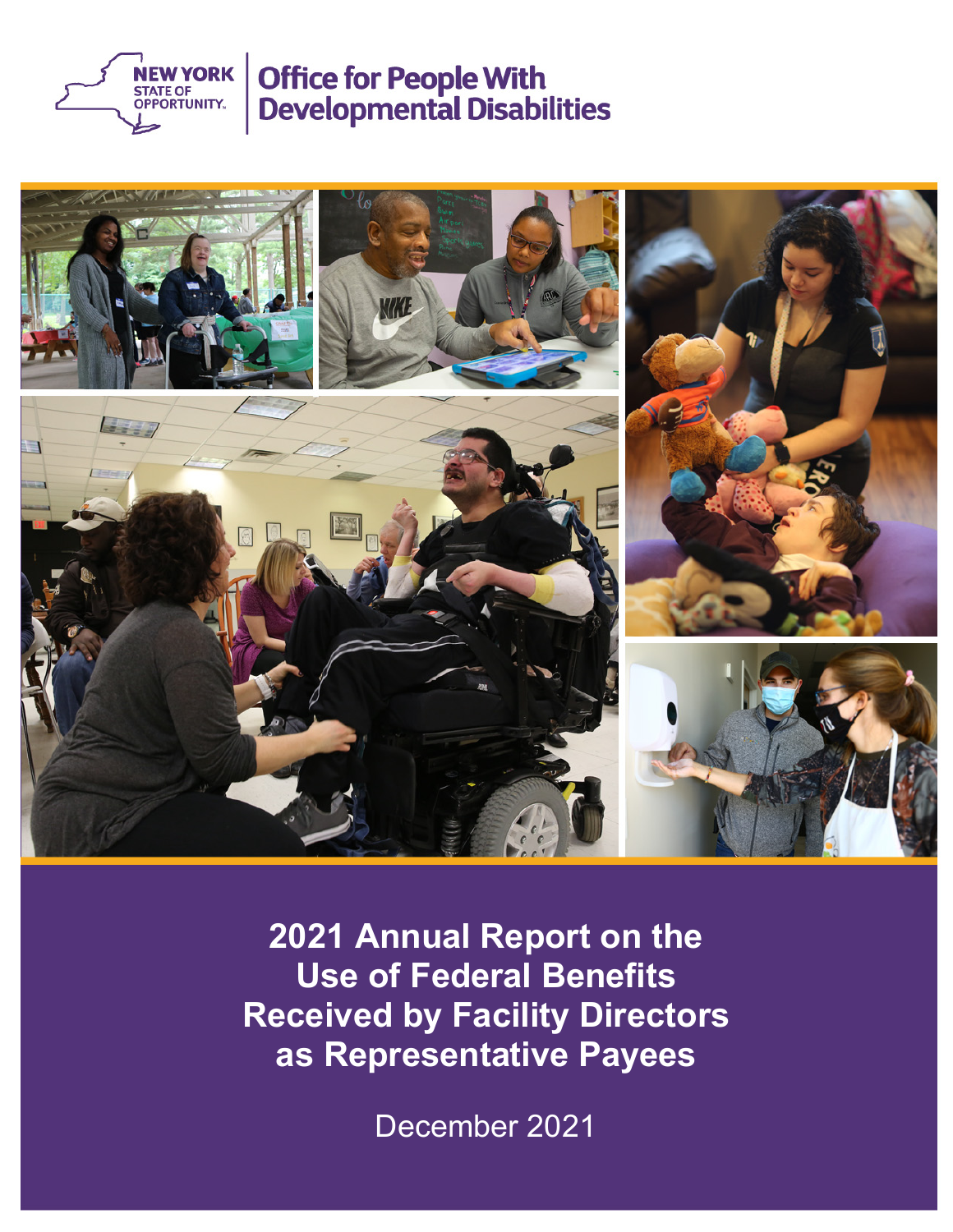

#### **2021 Annual Report Pursuant to Mental Hygiene Law Section 33.07(i): The Use of Federal Benefits Received by Facility Directors of the Office for People With Developmental Disabilities as Representative Payees**

## **Introduction**

This Report is submitted by the Commissioner of the New York State Office for People With Developmental Disabilities (OPWDD) to the Governor, the Speaker of the Assembly, the Temporary President of the Senate, the Chair of the Assembly Committee on Mental Health, the Chair of the Assembly Committee on People with Disabilities, the Chair of the Senate Committee on Mental Health, and the Chair of the Senate Committee on People with Disabilities. MHL § 33.07(i) requires the submission of an annual report by OPWDD "detailing how persons' federal benefits are being utilized."

Section One of the Report explains the role of the representative payee under federal law and summarizes the 2010 amendments to MHL § 33.07 relating to the handling of the funds of individuals receiving services from OPWDD directors in their capacity as representative payee.

Section Two of the Report summarizes existing OPWDD regulations (14 NYCRR §§ 633.9 and 633.15) regarding the funds of individuals residing in certified residences, which provide the framework for the implementation of the 2010 amendments to MHL § 33.07 and describes OPWDD's implementation actions.

Section Three of the Report provides information regarding the 6,373 individuals for whom OPWDD directors served as representative payees during the reporting period, the amount of money involved and the disposition of those funds.

### **Section One. Mental Hygiene Law § 33.07**

In order to facilitate the proper receipt and management of Social Security funds for individuals who are eligible for benefits but lack capacity to manage (or to direct management of) the funds, the Social Security Act provides for the appointment by the Social Security Administration of a "representative payee" to act as a fiduciary to receive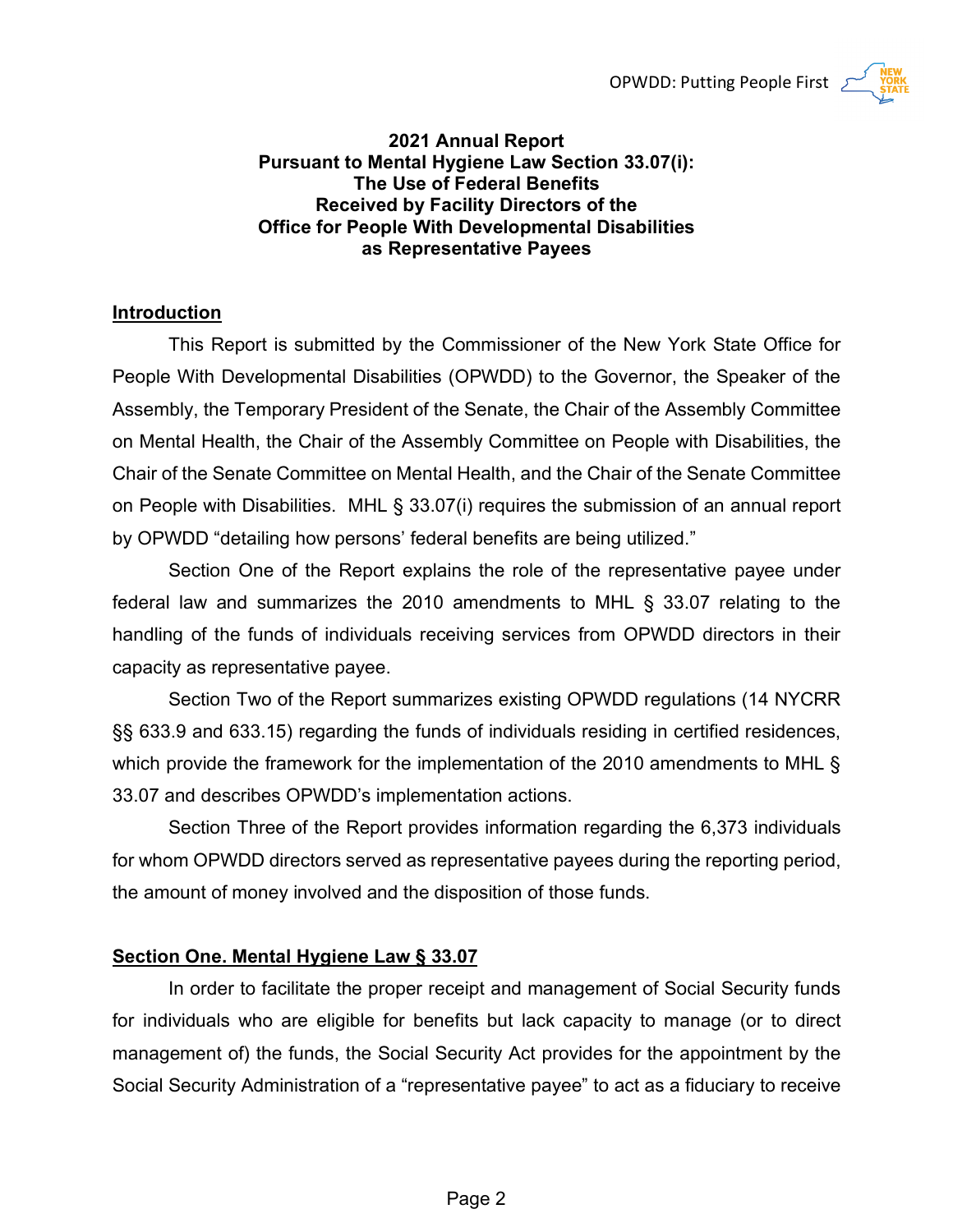

Pursuant to the Social Security Act, the primary purpose of Social Security benefits is to pay for the beneficiary's day-to-day food and shelter needs, including any "care and maintenance" received in an institutional setting. In *Washington State v. Keffeler et al.*, 537 U.S. 371 (2003), the United States Supreme Court held that it is the proper exercise of an institutional representative payee's fiduciary duty to apply funds received in that capacity to the cost of care and treatment in the payee's facility.

MHL § 29.23 specifies that the receipt and application of federal benefits is governed by § 33.07, which provides that a facility director who, as representative payee of federal benefits, applies such benefits to the cost of the beneficiary's care and treatment is not violating the director's fiduciary obligation so long as the director acts in accordance with federal law and regulations. *See* MHL § 33.07(e).

MHL § 33.07 also provides that when the director of an OPWDD facility who is representative payee for a federal or state benefit receives a lump sum retroactive payment of such benefit on behalf of an individual which, in combination with other funds held on behalf of the individual, would cause the individual to become ineligible for government benefits, the director must, to the extent permitted by law, apply the excess funds to the individual's personal needs or seek to establish a Medicaid qualifying trust for the individual. OPWDD would seek to place such excess funds into a qualifying Medicaid exception trust after first determining the individual's personal needs and providing for a burial fund, as appropriate.

### **Section Two. Exercising OPWDD's Fiduciary Duty as Representative Payee**

 $\overline{a}$ 

OPWDD regulations, found at 14 NYCRR §§ 633.9 and 633.15, establish specific requirements for the management of funds of individuals with developmental disabilities who reside in residences certified or operated by OPWDD, including funds received as representative payee. The regulations establish procedures for the management of the

<sup>1</sup> The Social Security Administration maintains a website which explains the Representative Payee (RP) Program, including the roles and responsibilities of a RP, and describing the proper use and management of funds received by the RP. The address for this website is: http://www.ssa.gov/payee/.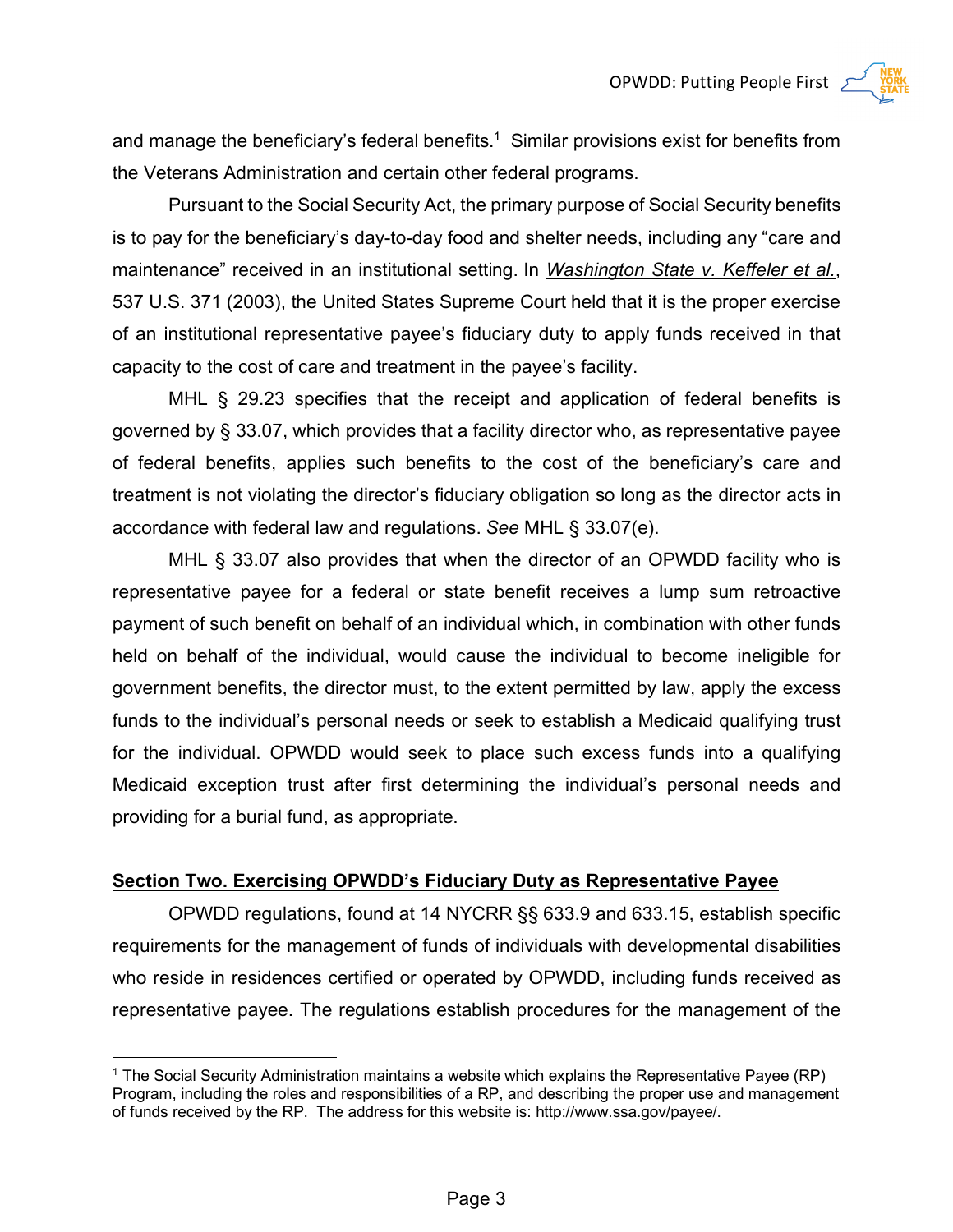funds to assure that they are utilized for the benefit of the individual and in a manner that reflects their personal spending choices. Pursuant to Social Security Administration rules and regulations, payments for care and treatment provided by OPWDD are considered to be appropriate expenditures of Social Security benefits for the use and benefit of the individuals served. New York Social Services Law § 131-o requires that each individual be provided with a monthly allowance out of their income for their personal expenditures.

Key provisions of OPWDD regulations include the requirement for an expenditure planning process conducted by the individual's planning team, which must include the individual, their advocate and care manager, along with agency staff; a requirement that the planning process consider the individual's needs, preferences and personal spending choices; detailed requirements for access to funds and documentation of expenditures; and provisions for transfer of funds when an individual moves to a new living arrangement.

MHL § 33.07 sets forth a requirement that OPWDD seek to establish a Medicaid qualifying trust (or similar device) for an individual who receives a lump-sum retroactive payment [as specifically defined in paragraph two of MHL § 33.07(e)] when receipt of such payment places their eligibility for governmental benefits at risk. Beginning in the late 1990s, OPWDD voluntarily initiated procedures to identify lump sum payments that could potentially disqualify individuals from receiving federal benefits and sought to place the funds into Medicaid exception trusts or other qualifying instruments. If there is no guardian, family member or other individual able and willing to take the necessary actions to place the funds into a Medicaid qualifying exception trust, OPWDD initiates action to protect the funds, including making referrals to the Office of the Attorney General, where appropriate, for the commencement of proceedings to establish appropriate Medicaid exception trusts or similar instruments.

As required by MHL § 33.07(h), OPWDD provides the Mental Hygiene Legal Service (MHLS) with this report regarding the management of funds of residents of Stateoperated facilities. OPWDD will meet with representatives of MHLS, as requested, to collaboratively review the processes.

Since enactment of the amendments to MHL § 33.07, OPWDD has promulgated regulations found at 14 NYCRR § 633.9, which build on the existing regulatory structure. These regulations, effective October 11, 2017, require facility directors to: determine an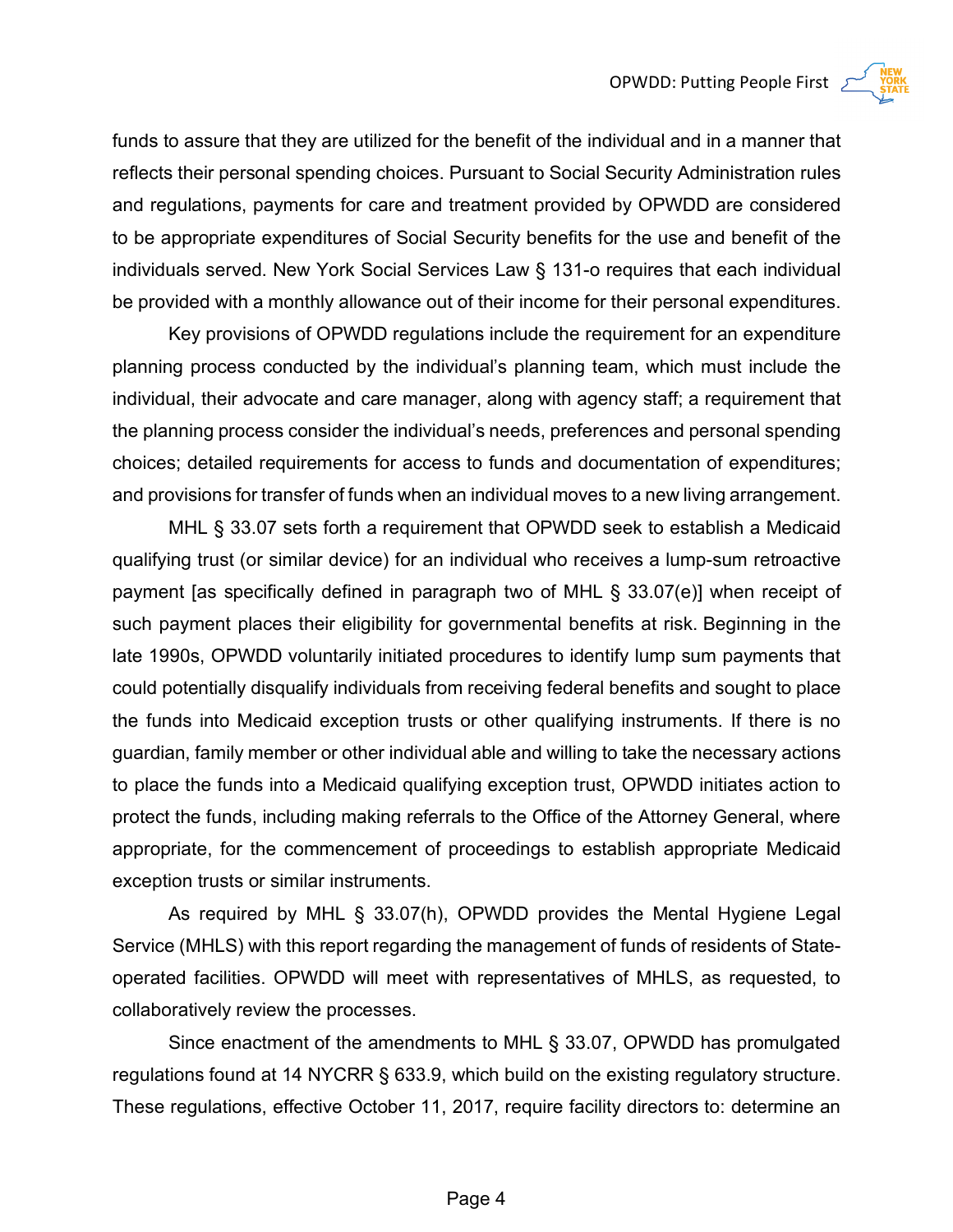

individual's need for a representative payee; provide notice to qualified parties when a director intends to apply to be representative payee; and requirements on transferring funds when an individual moves from one OPWDD certified residential facility to one operated by a different agency. The regulations also include policy and procedure requirements applicable when a facility director acts as representative payee.

# **Section Three. Utilization of Federal Benefits Received by OPWDD Facility Directors as Representative Payees**

A summary of the receipt and utilization of federal benefits for the 6,373 individuals for whom OPWDD facility directors served as representative payees for the period of December 2020 through September 2021 (due to the impact of COVID) is annexed as Exhibit "A."

Exhibit "A" is comprised of two charts:

- The first chart, titled "Disposition of Monthly Recurring Benefits Received by OPWDD Facility Directors for Individuals in State-Operated Residential Programs During the Period of December 2020 through September 2021", provides a summary of the aggregate amount of federally funded benefits received by the directors of each of the 13 Developmental Disabilities Services Offices of OPWDD, as representative payees for individuals residing in State-operated residential programs for the period of December 2020 through September 2021. The chart indicates that the total amount of benefits received by all facility directors was \$64,420,837.30, and provides a breakdown showing the amount received at each facility. The total amount billed to residents for the cost of care pursuant to Article 43 of the Mental Hygiene Law was \$50,439,992.60 and the total amount allocated to personal allowance for those individuals was \$13,980,844.70. Breakdowns of the amounts per facility are also provided.
- The second chart, titled "Personal Asset Allocation Summary Report for Lump Sum Federal Benefits from December 2020 through September 2021", provides a summary from each of the regional OPWDD Revenue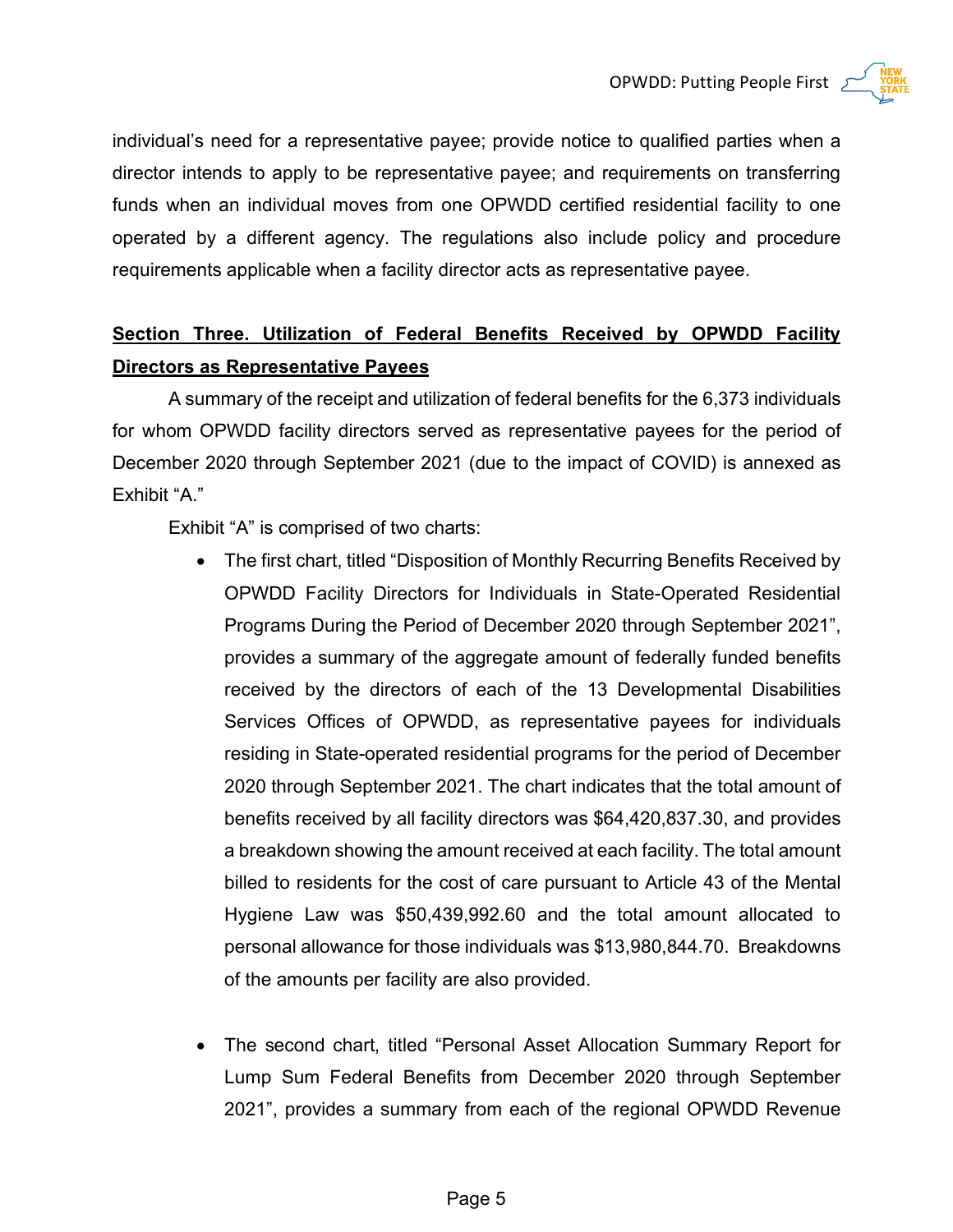

Support Field Offices of the receipt and disposition of lump-sum federal benefit payments received by facility directors as representative payees for individuals residing in State-operated residential programs. There were 159 lump sum benefits received from benefit paying agencies during the reporting period, totaling \$610,091.11. The amount applied to the cost of care and maintenance as required pursuant to Medicaid regulations and as allowed by Social Security was \$142,256.50. The aggregate amount of the lump sum benefits paid into the individuals' personal accounts for use by the individuals for their personal needs was \$410,691.99. If at the time of receipt of a lump sum benefit, or within the standard exemption period thereafter, it appeared that such funds, in combination with other funds of the individual, would cause them to become ineligible for government benefits, OPWDD sought to place the excess amount into a qualifying Medicaid exception trust. During the report period, three trusts were created totaling \$57,142.62, and three additional trusts are pending.

During the time period of this report, OPWDD as representative payee also received Economic Incentive Payments (EIP). These funds were placed into the individuals' personal allowance accounts and are exempt until depleted, thus not affecting the individuals' eligibility for government benefits.

This report has also been placed on the OPWDD website.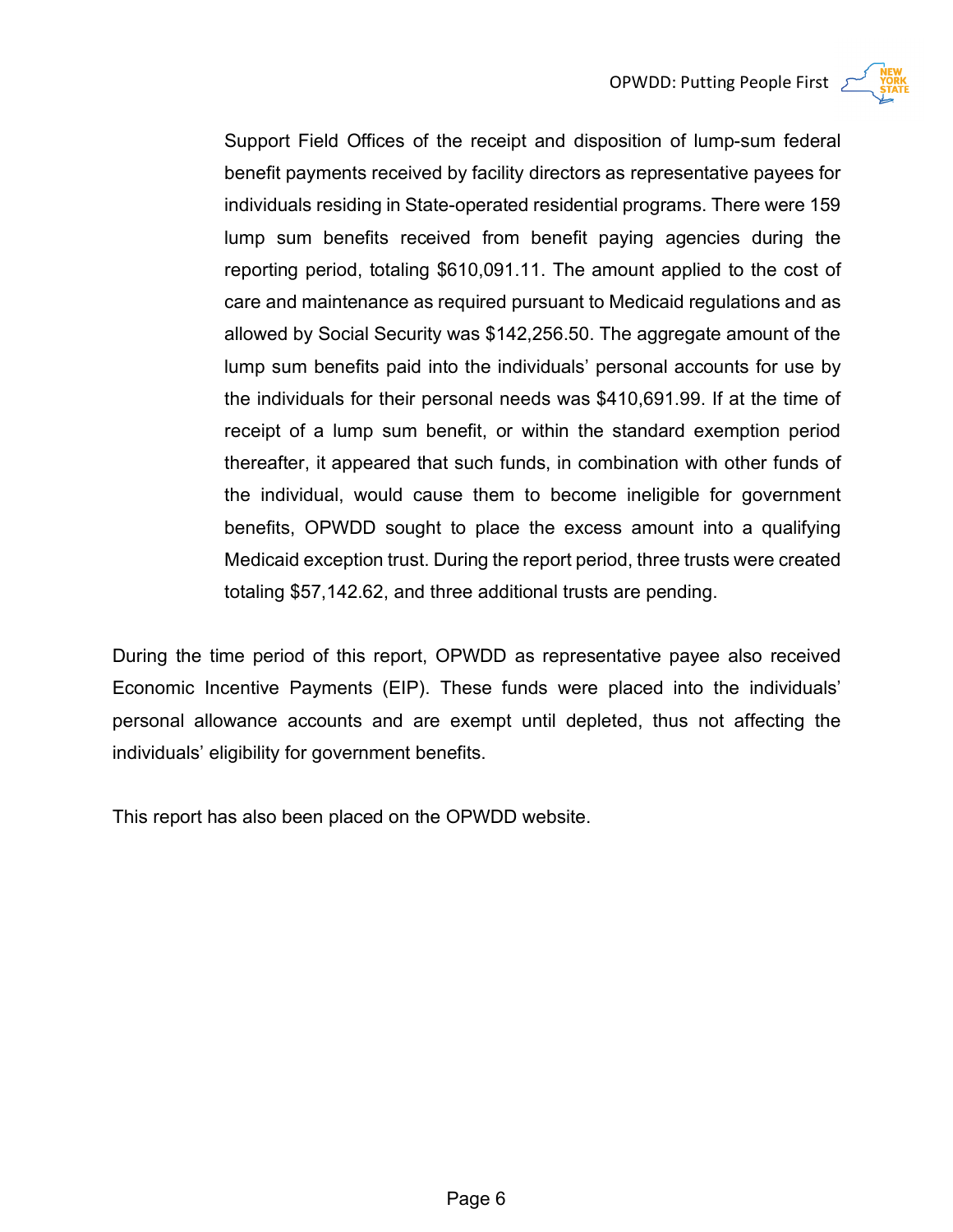

# Exhibit A

## **OPWDD**

## Disposition of Monthly Recurring Benefits Received by OPWDD Facility Directors for Individuals in State-Operated Residential Programs

And

Personal Asset Allocation Summary Report for Lump Sum Federal Benefits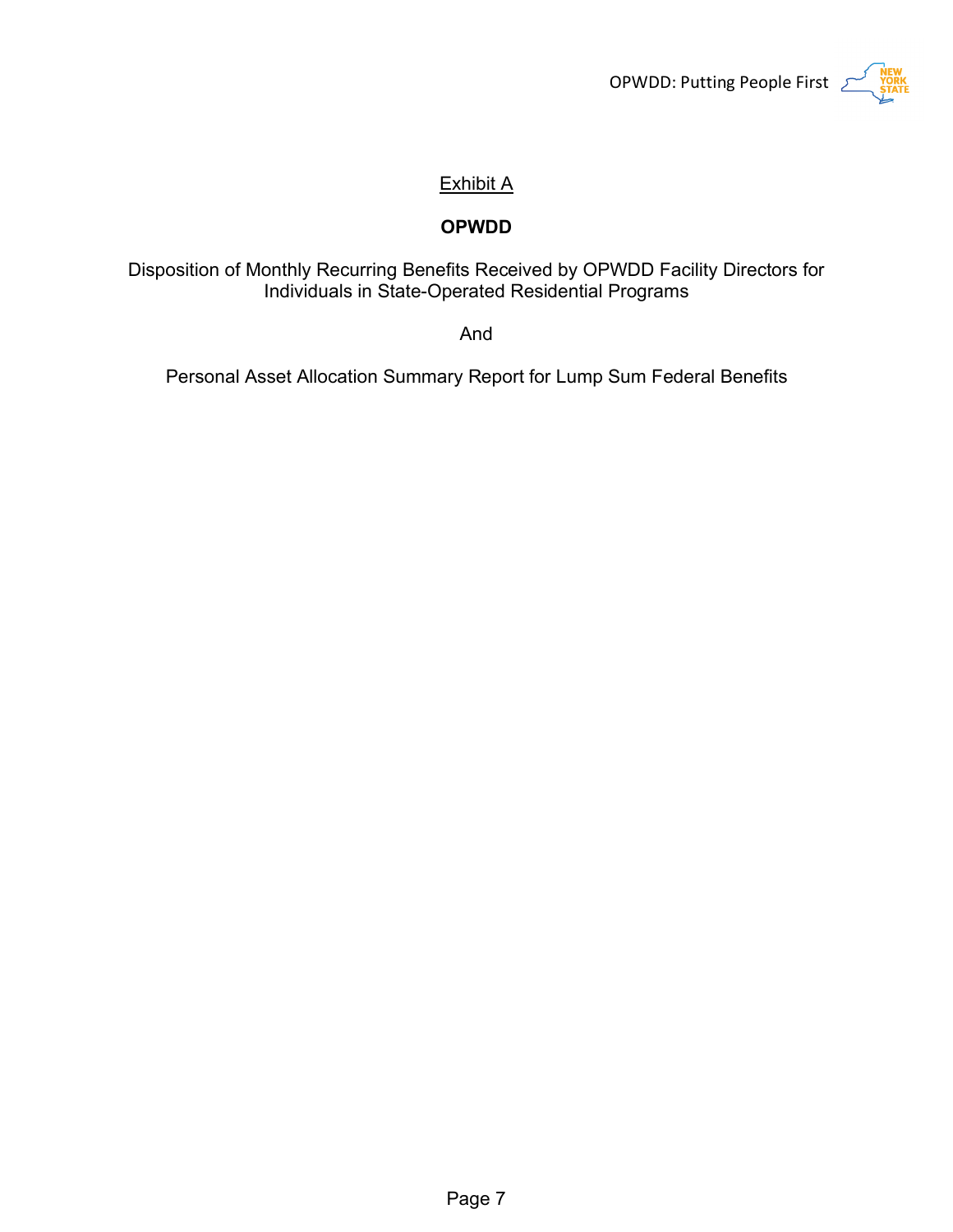Disposition of Monthly Recurring Benefits Received by OPWDD Facility Directors for Individuals in State-Operated Residential Programs During thePeriod December 2020 through September 2021

|                                                                                |                 | <b>Amount Billed</b><br>for | Amount<br>Allocated to |
|--------------------------------------------------------------------------------|-----------------|-----------------------------|------------------------|
|                                                                                | <b>Benefits</b> | Services                    | Personal               |
|                                                                                | Received        | Provided                    | Allowance              |
| <b>Developmental Disabilities State</b><br><b>Operations Office - Region 1</b> |                 |                             |                        |
| <b>Finger Lakes</b>                                                            | \$10,647,209.70 | \$8,395,724.70              | \$2,251,485.00         |
| Western New York                                                               | \$8,091,113.50  | \$6,339,363.90              | \$1,751,749.60         |
| <b>Developmental Disabilities State</b><br><b>Operations Office - Region 2</b> |                 |                             |                        |
| <b>Broome</b>                                                                  | \$5,087,418.70  | \$4,022,887.90              | \$1,064,530.80         |
| <b>Central New York</b>                                                        | \$10,812,437.10 | \$8,504,001.00              | \$2,308,436.10         |
| <b>Developmental Disabilities State</b><br><b>Operations Office - Region 3</b> |                 |                             |                        |
| <b>Capital District</b>                                                        | \$3,819,061.80  | \$2,899,414.60              | \$919,647.20           |
| Sunmount                                                                       | \$2,952,397.40  | \$1,994,104.90              | \$958,292.50           |
| <b>Developmental Disabilities State</b><br><b>Operations Office - Region 4</b> |                 |                             |                        |
| <b>Hudson Valley</b>                                                           | \$6,735,521.50  | \$5,359,007.10              | \$1,376,514.40         |
| Taconic                                                                        | \$4,333,553.60  | \$3,361,791.00              | \$971,762.60           |
| <b>Developmental Disabilities State</b><br><b>Operations Office - Region 5</b> |                 |                             |                        |
| <b>Brooklyn</b>                                                                | \$1,108,180.60  | \$877,429.80                | \$230,750.80           |
| <b>Metro New York</b>                                                          | \$2,039,649.10  | \$1,575,345.90              | \$464,303.20           |
| Staten Island                                                                  | \$2,089,612.20  | \$1,658,003.10              | \$431,609.10           |
| <b>Developmental Disabilities State</b><br><b>Operations Office - Region 6</b> |                 |                             |                        |
| Bernard M. Fineson                                                             | \$2,262,348.40  | \$1,878,337.00              | \$384,011.40           |
| Long Island                                                                    | \$4,442,333.70  | \$3,574,581.70              | \$867,752.00           |
| <b>TOTALS</b>                                                                  | \$64,420,837.30 | \$50,439,992.60             | 13,980,844.70          |

TOTAL NUMBER OF INDIVIDUALS = 6,373